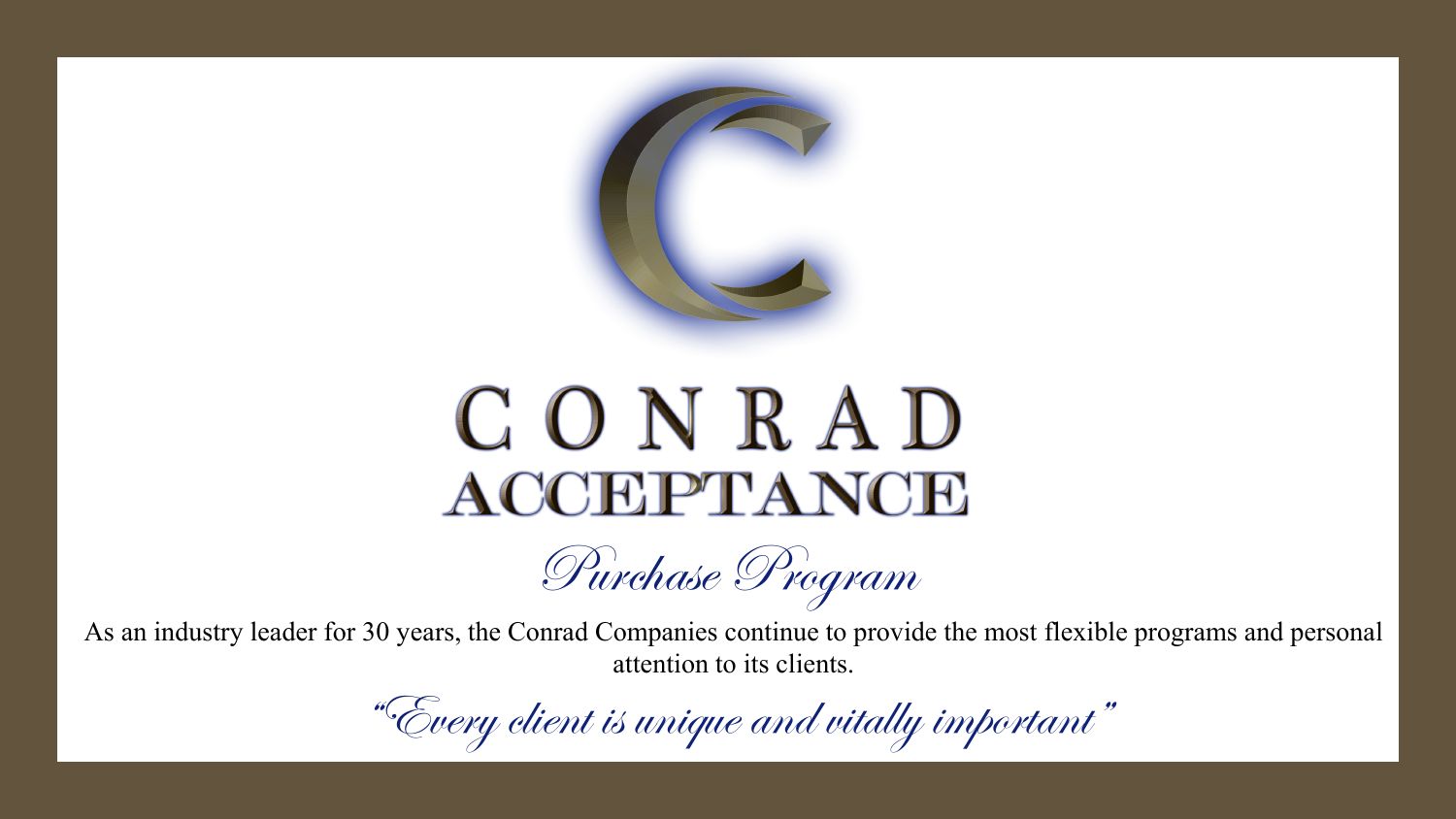### **PURCHASE PROGRAM**

Conrad Acceptance Corporation purchases unsecured contracts. Our Clients are pre-qualified through Conrad's Credit Committee and can be approved for various programs. Funding is either immediate or upon the completion of the program, depending on the financial strength of the Client.

Contracts are purchased by Conrad at a discount which varies based on the term (number of months for repayment) of the contract. The discount is modest for contracts financed for 12 months or less, and increases the longer the term. Generally, contracts with a term greater than 36 months will only be accepted in Conrad's Cash Flow Advance Program.

Underwriting guidelines are liberal, the approval process is efficient, and funding is done weekly, typically every Friday. Funding dates and frequency can be modified upon request. Any accounts not purchased by Conrad will still be accepted under Conrad's Contract Servicing Program, subject to a separate fee structure.

In order for any new Client to be considered for Conrad's Contract Purchase Program, an application process is required. The approval process generally takes no more than one week to complete.

[Click Here to Request Terms of Program](https://www.conradacceptance.com/new-client-application/)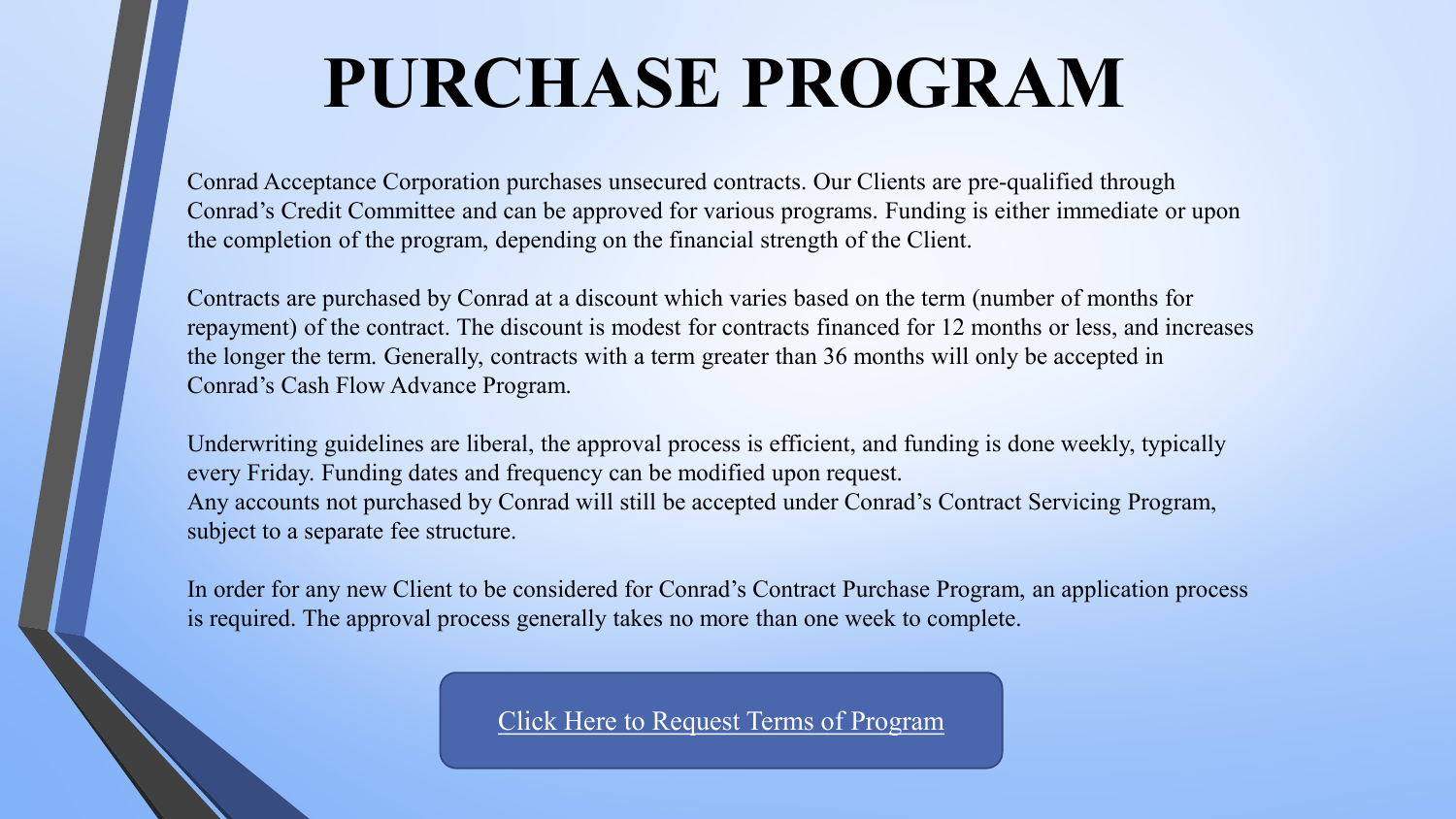# **CONRAD INSTANT APPROVAL SYSTEM**

Conrad Acceptance is changing the financing experience with the Conrad Instant Approval System (CIAS). The automated instant approval is an online, PCI Certified, credit decision lender that will provide an instant decision at the point of sale. At the point of sale, sign onto the customized portal, create and submit a new application, and within seconds an instant decision will be provided. With a customized dashboard, instant decisioning, and all the applications housed in one online system, the financing experience will be much more efficient.

#### **Conrad Instant Approval System (CIAS) offers:**

- One System, One Solution
	- Point of Sale Solution
- Online Consumer Portal
- Customized Login and Dashboard
	- Metrics in Real Time
	- Customized Reports
	- Mobile Friendly
	- In Office or Remote Signing

|                                          | <b>CONRAD</b><br>ACCEPTANCE |        |
|------------------------------------------|-----------------------------|--------|
| *Username                                |                             |        |
| username                                 |                             |        |
| *Password                                |                             |        |
| ******                                   |                             |        |
| Log in as Dealer<br>Problems Logging In? |                             | Log In |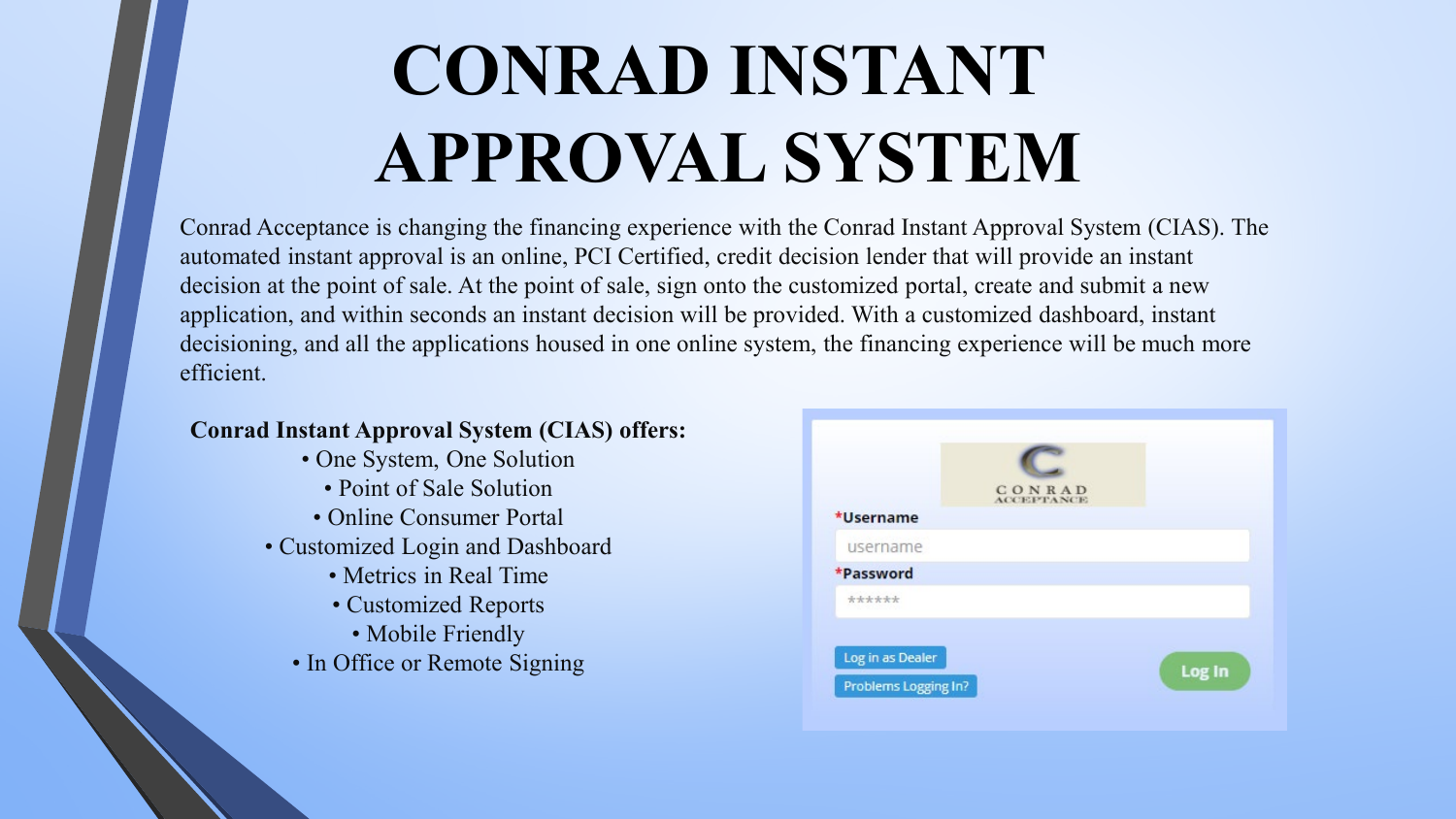### **REPORTING**

Conrad Acceptance Corporation has partnered with Client Access Web (CAW) to give clients an active role in the collection process. The portal was designed so that clients can have convenient and secure access to their accounts at any time. Conrad's Client Access Web provides clients with the tools to create custom reporting without costly fees that typically come from personalized reports. Clients can access Conrad's user-friendly Client Access portal through Conrad's website 24 hours a day, 7 days a week to access file information and other data.

#### **Conrad's Client Access Benefits:**

•Verify balances, submit new placements and build custom reports, make comprehensive statistical comparisons and track the most up-to-date recovery results through a secure web portal •View payment history and all activity on accounts •Numerous search options include: the consumer's name, client reference number, Conrad Acceptance account number, date placed for collection, account balance and more.

•Update account information, report payments, place single or multiple spreadsheet accounts and notify collectors of new information that can assist in debt recovery.

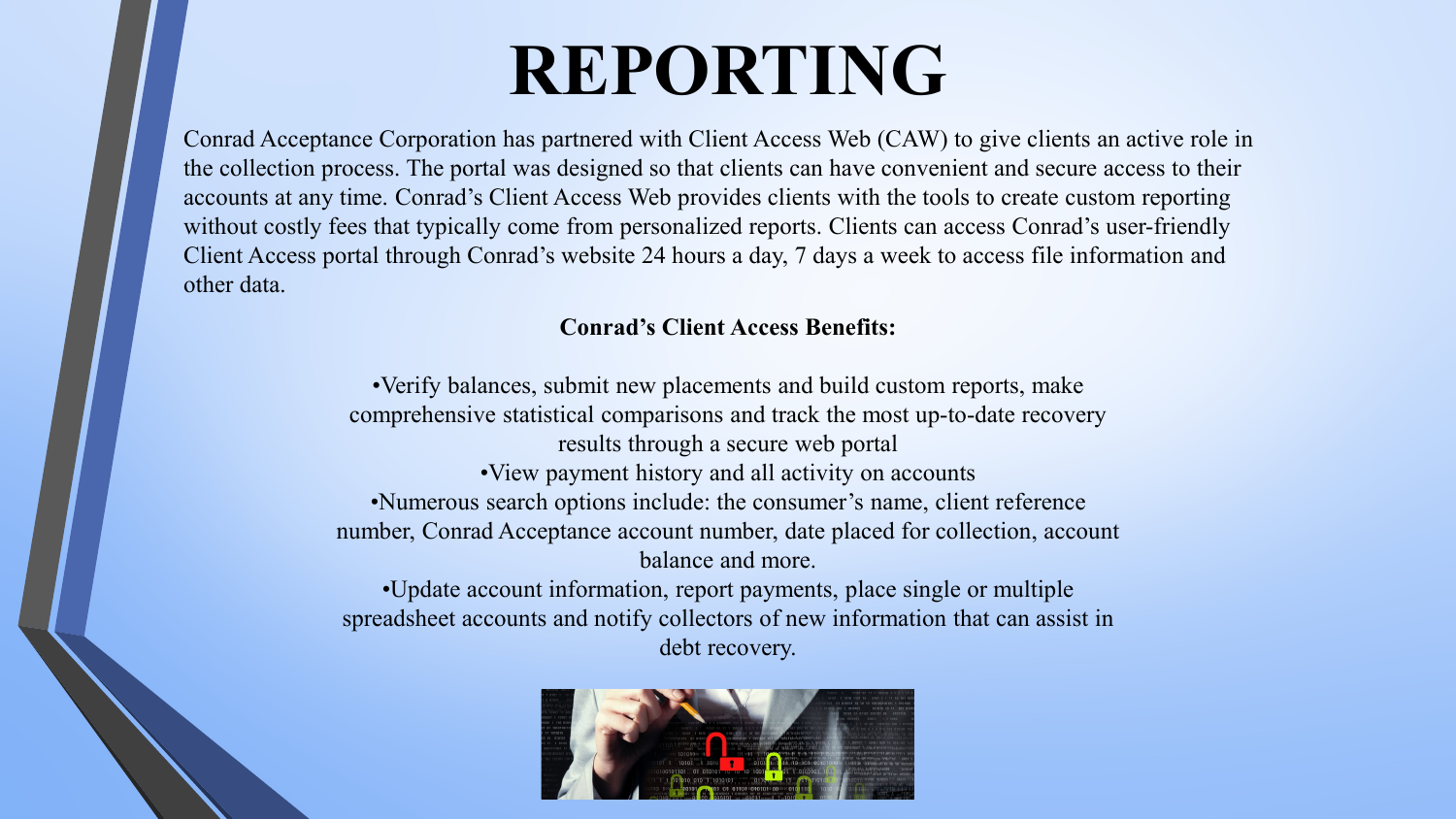## **CONSUMER PORTAL**

With Pay Conrad, consumers can create an account and login to Conrad's secure portal where they are presented account details and various options to take care of their obligations.



- PayConrad is a virtual "24/7 collector"
- Consumers can login to view their account details, set up a payment plan, pay in full, or PayConrad can negotiate with the consumer for the highest one-time payment
- Consumers can update contact information, view Conrad Acceptance contact information, and access credit help links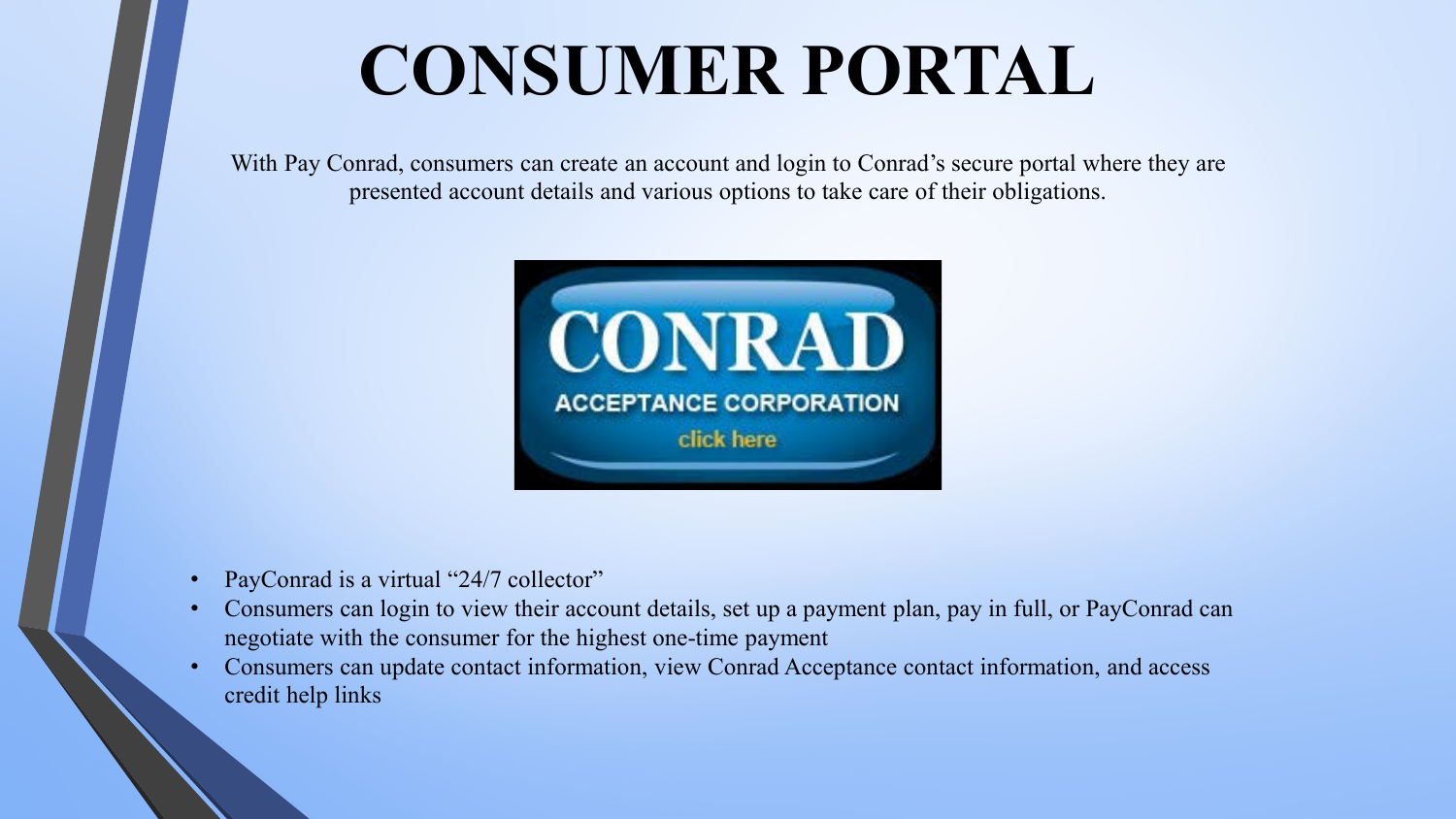### **WHAT IS NEXT?**

### **INTERESTED IN BECOMING A CLIENT?**

[Click Here to fill our](https://www.conradacceptance.com/new-client-application/)  the New Client Information

Click Here to fill out the Client Application

Once both forms are submitted, a Client Representative will contact you.